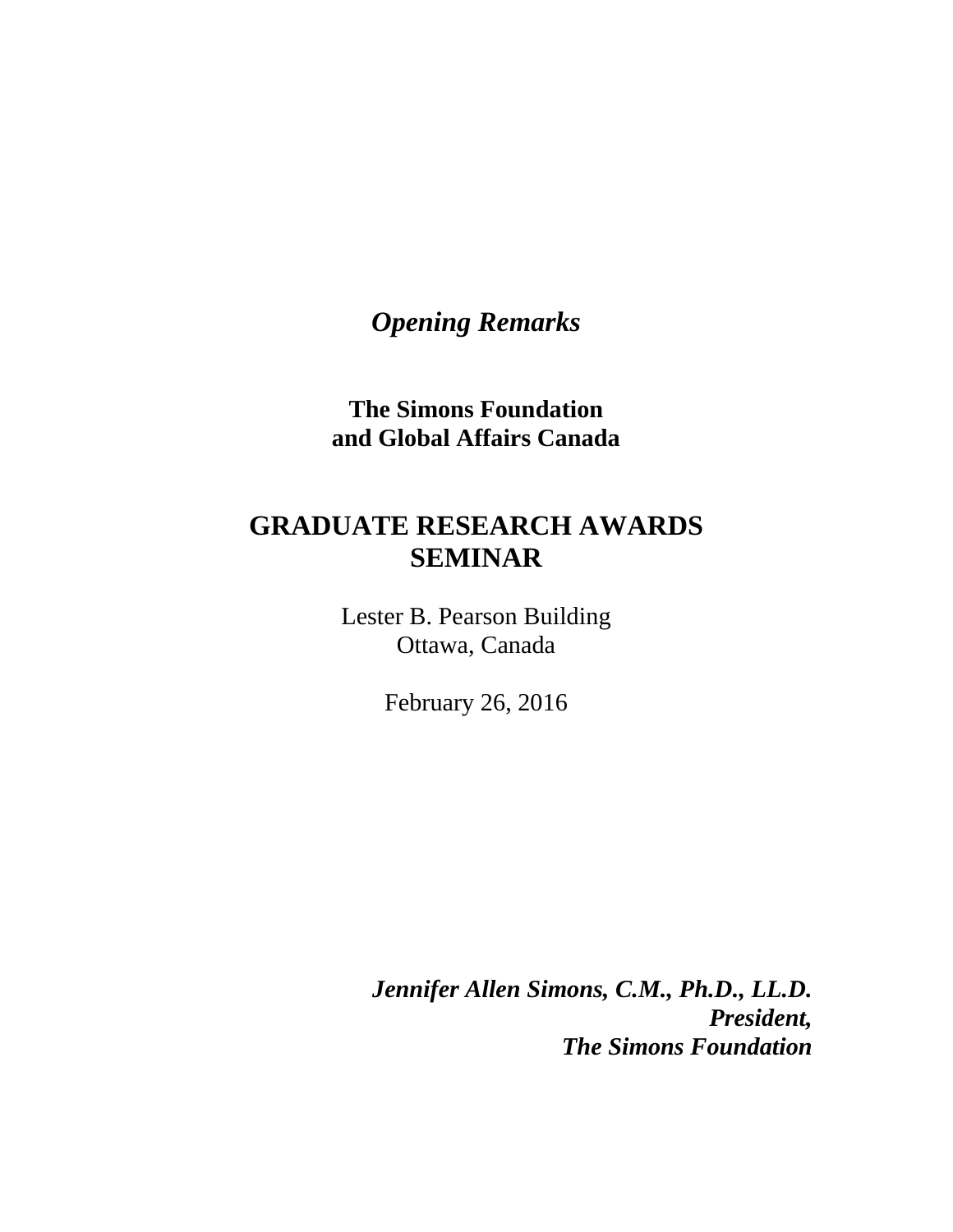## Good Morning,

Martin, it is a pleasure to see you again, and I add my welcome to yours. I would like to thank James McNee, of Global Affairs Canada, and Elaine Hynes from The Simons Foundation for their excellent organization and management of this programme.

It is a pleasure to be here participating again in the annual Graduate Research Awards seminar, a programme which the International Security Research and Outreach Programme of Global Affairs Canada and The Simons Foundation have partnered for fourteen years.

The joint programme was forged in 2003, during the Liberal era – liberal in every sense, with the Cold War over and a time of hope for global peace and disarmament – a time when Canada's Foreign Policy was grounded in Human Security, and civil society partnerships and civil society contributions were welcomed by government.

The year before this programme began, The Simons Foundation initiated, funded and partnered with Global Affairs Canada (then Foreign Affairs) in another programme - a conference at the United Nations in Geneva on Space Security. The Simons Foundation has continued to sponsor these annual conferences. And Paul Meyer, former colleague of many of you, who is now Senior Fellow at The Simons Foundation and responsible for the Foundation's Space Security Programme, participates in the agenda development of these events.

Following the first conference, the Department initiated and funded a Space Security Index Project, headquartered at Project Ploughshares. Unfortunately, the Canadian government withdrew its funding and my hope is that – because of the growing importance of security in space, and the potential for cyber warfare, that the Government will return to this important project.

During the past few years, I have noted the lengths to which the department has gone to maintain the Graduate Research Awards programme – despite the financial hollowing out of the department. And I commend the members of the Department for their efforts to retain it. Because of these constraints, the programme has undergone continual financially downward-driven modifications and it is my hope that we can restore it to its earlier health and provide awards to more students in order to continue to develop a Canadian community of disarmament scholars, and to disseminate the understanding of the contribution that disarmament would make to a peaceful and economically healthy world.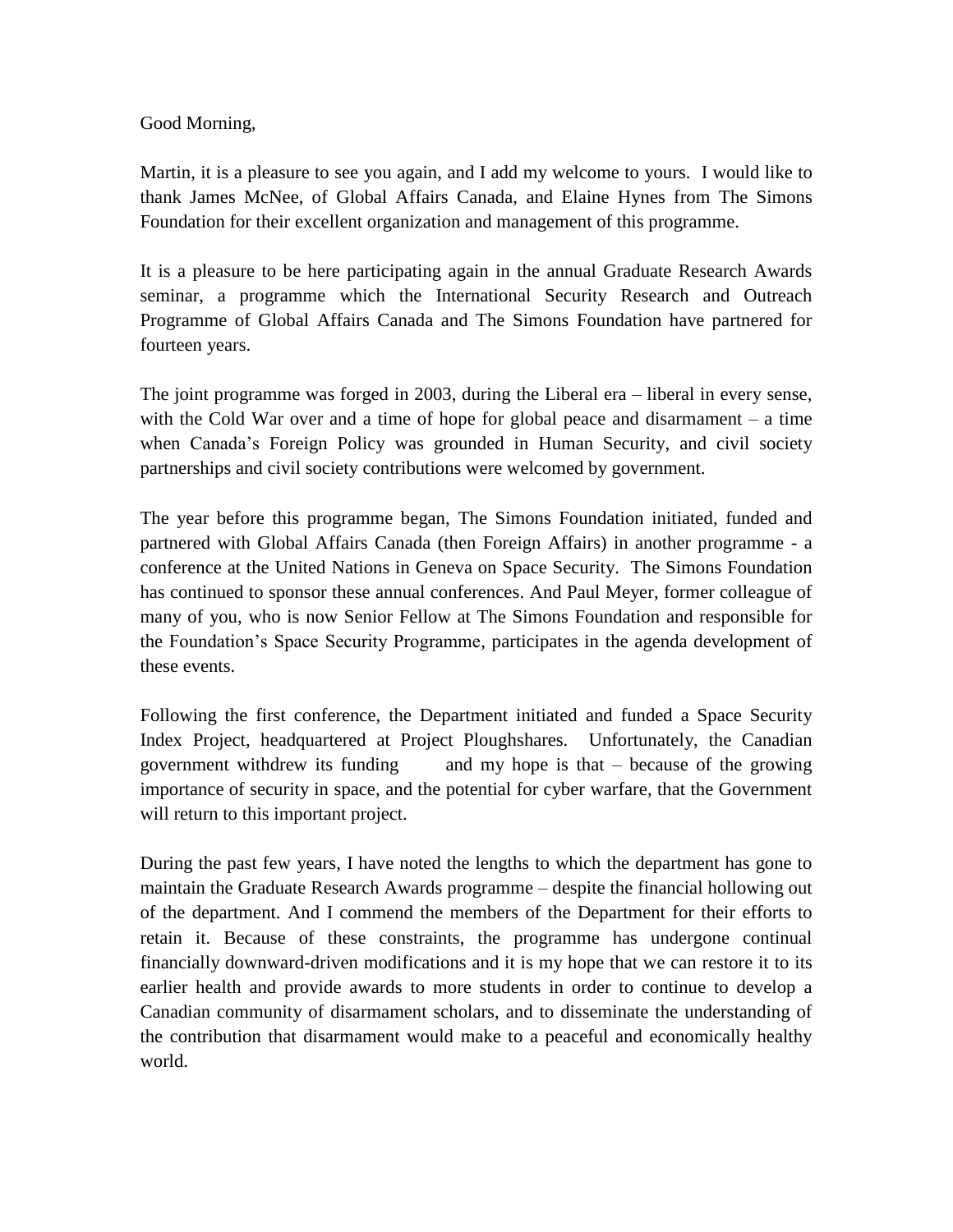There are few educational initiatives in schools and universities for research and education on the negative effects of weapons – from handguns to nuclear weapons to  $21<sup>st</sup>$ century weaponry - necessary to counter one of the most lucrative of all businesses, benefiting corporations and government who profit from the sale of these purveyors of death.

Disarmament education is an essential requirement in the modern world but remains a lacuna in educational institutions – a gap I been attempting to fill in Canada for the last 15 years; and am pleased that there will be a new Simons Chair in Disarmament, Global and Human Security at the Liu Institute at the University of British Columbia - the only Disarmament Chair in Canada.

I am very happy that there are students pursuing with this subject. And I congratulate the recipients of the Graduate Research Awards, and commend you for your choice of study for your specialization in Space and Cyber Security and 21<sup>st</sup> century's weapons and warfare.

Cyber warfare and the utilization of autonomous weapons raise the level of the likelihood of a nuclear catastrophe - a horrifying prospect given the possibilities of hacking into the nuclear command and control systems, and of autonomous weapons tracking previously invisible nuclear submarines. This type of warfare and these weapons bring closer the possibility of a nuclear detonation through accident, miscalculation or malicious intent which could trigger a nuclear war.

The political and security environment has changed radically since the early 2000s. The atmosphere at the recent Munich Security Conference was one of depressing awareness of the myriad of crises with which the world is faced. Moreover the negative Russia-NATO rhetoric was alarming. It is imperative in the interests of global security that the channels for dialogue between Russia and the West are kept open - especially so because, as Russia's newly grim-faced, Prime Minister Med*ved*ev in Munich said the world has "slipped into the era of a new Cold War" and he laid the blame – as did all the Russians present - on NATO!

It is extremely important to make some headway on stalled nuclear disarmament process - thus essential that we remain in dialogue with Russia before the situation spirals out of control. All the nuclear weapons states are engaged in expensive modernizations of their arsenals with Russia determined - despite its poor economic status - to keep even with the United States. Both countries have increased the number of deployed warheads; and have an estimated 1,800 nuclear weapons on high alert status. Possession of nuclear weapons is considered to be more dangerous now than during the Cold War. And given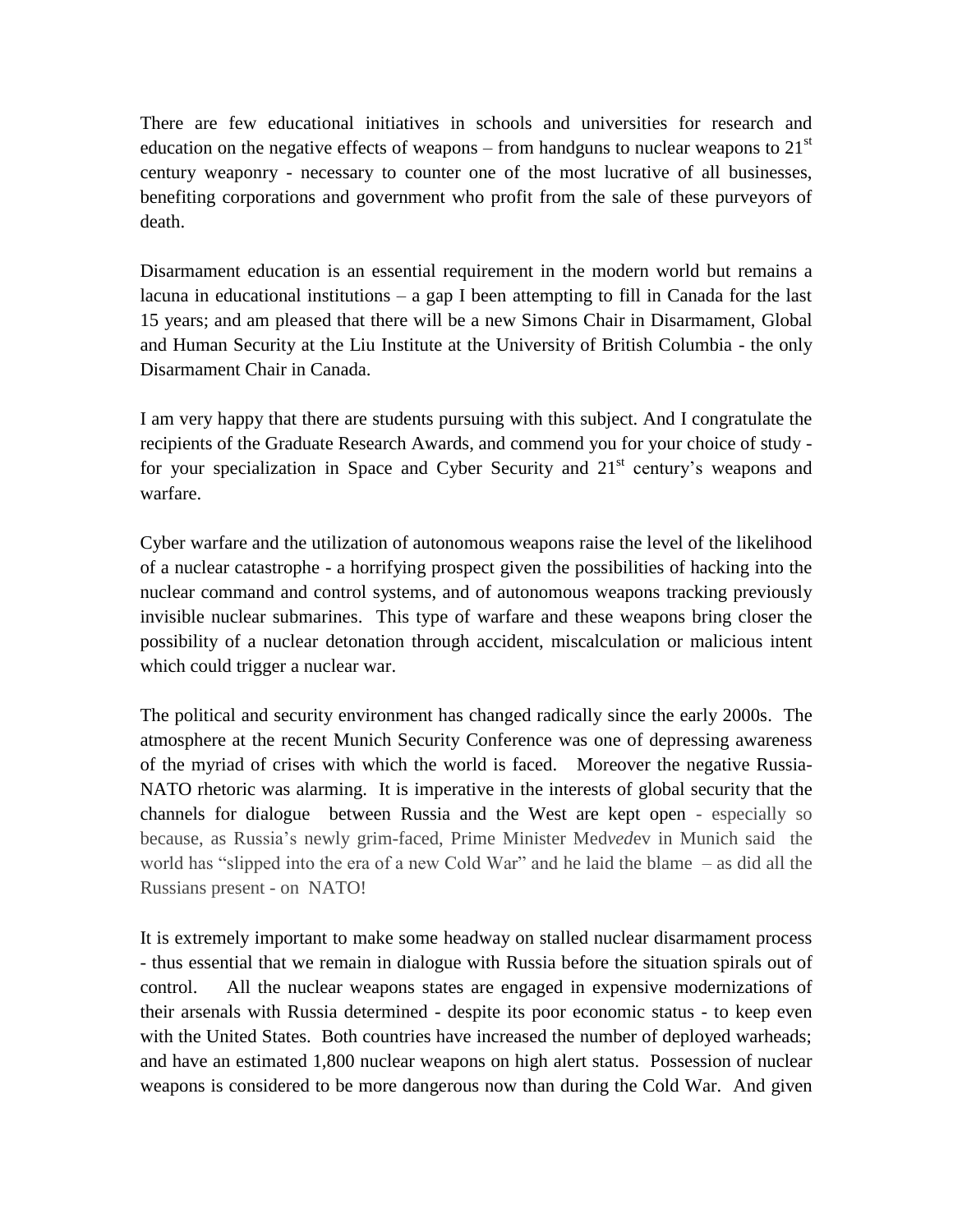the tension between the U.S. and Russia, and NATO and Russia, it is quite likely that there could be an inadvertent nuclear exchange.

The possibilities for nuclear disarmament at this time *seem* questionable. Yet is not a lost cause, and creative thinking is required in order to further positive change in the disarmament area.

In the Liberal years at the end of the 1990s Canada introduced language on "nuclear disarmament" to the NATO documents. In fact, The Simons Foundation bestowed its Award for Distinguished Global Leadership on Lloyd Axworthy for initiating this action. Given Russia's current aggression and the flaunting of its nuclear option, it seems that the political and security environment is not right for any further action to change NATO's circular argument that *as long as nuclear weapons exist, it will remain a nuclear alliance.* However, there are steps that can be taken.

Mr. Dion has stated his intention to re-engage with Russia. Canada building on its 1990s success could encourage the United States and NATO to adopt Global Zero's plan – which Dr. Blair may have time to talk about - to eliminate the United States tactical weapons from Europe with an agreement from Russia to remove its NATO-border tactical nuclear weapons to storage facilities in Russia. High-level US military leaders consider these weapons redundant and serve no purpose. NATO would remain a nuclear alliance because of the nuclear United Kingdom and France, as well as the United States strategic nuclear weapons based on land and in submarines.

Canada's commitment to nuclear disarmament is grounded in the Nuclear Non-Proliferation Treaty and to a series of steps – the step-by-step approach - to disarmament. But one must ask how long are Canada and other like-minded states prepared to wait for the United States and China to ratify the CTBT and for others to follow? And how long are Canada and other like-minded states prepared to wait for Pakistan to decide that it has enough nuclear weapons and to agree to remove its opposition to the FissBan Treaty? And how long are Canada and other like-minded states prepared to wait for the nuclear weapons states outside the NPT to join as non-nuclear weapon states? This step-by-step approach is in a state of paralysis with no resolution in sight.

The NPT has been praised as a successful curb to proliferation of nuclear weapons but this is not enough! North Korea has demonstrated the weakness of the NPT.

There are avenues for Canada to pursue initiatives within the NPT which will further the goal of a nuclear free world.